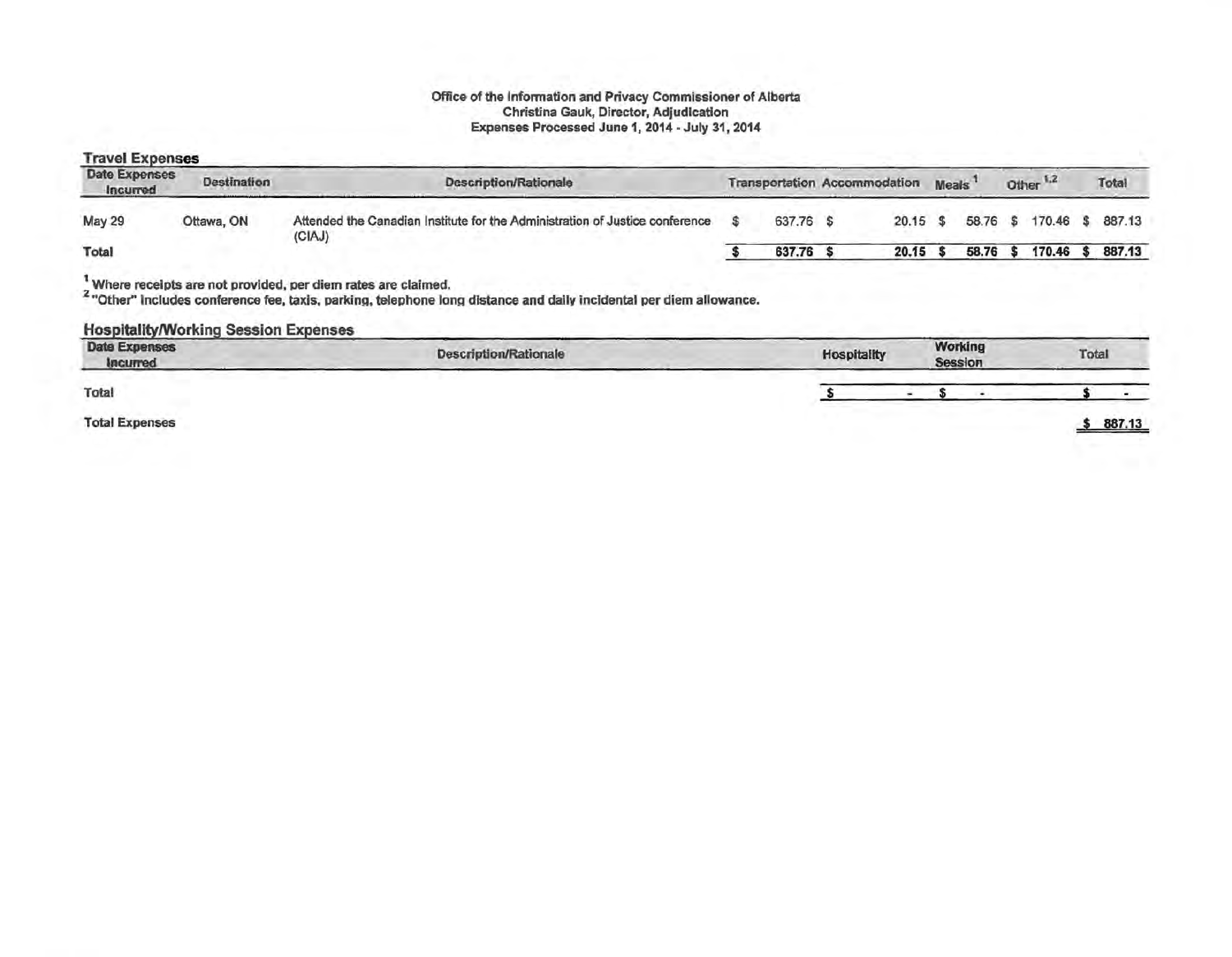Date MAY 29/14 Amount 55.00 From. AIRPOR To. To Car# **Driver** 780-425-2525 780-425-8310 www.co-optaxi.com

|                 | RECEIPT / RECU    |                |
|-----------------|-------------------|----------------|
| Amount/Montant: | $90 - \omega$     | Date: $0.5725$ |
| From/De:        | Sipport           |                |
| To/à:           |                   |                |
| Taxi #:         | Driver/Chauffeur: |                |
|                 | Thank you   Merci |                |

Taxi to admirator Composit.

Tapci to Presente accommodarias

| <b>PRESTIGE 2000</b>                  | 780.462.4444    |
|---------------------------------------|-----------------|
| GST#                                  |                 |
| Date: $20 \cdot 7$ .                  | Amount: 50 · 00 |
| Driver:                               | Car#:           |
| From:                                 |                 |
| To:                                   |                 |
| 10135-31 Avenue, Edmonton, AB T6N 1C2 |                 |

| <b>Job</b> # |                      |  |
|--------------|----------------------|--|
|              | RECEIPT FOR CAB FARE |  |
| Amount       | Date                 |  |
| From         |                      |  |
| To           |                      |  |
| Cab No.      | Driver               |  |

Taxe from arport to heme.

Taxi to carpene from Prusile accommodation

 $1.55.00$  $2.20.00$ \$163.46.  $3.60.00$  $GST$  $4.35.00$ <br> $4.35.00$ <br> $4.704$  $46.54$  $H$  $170.00$  $= 6.5465$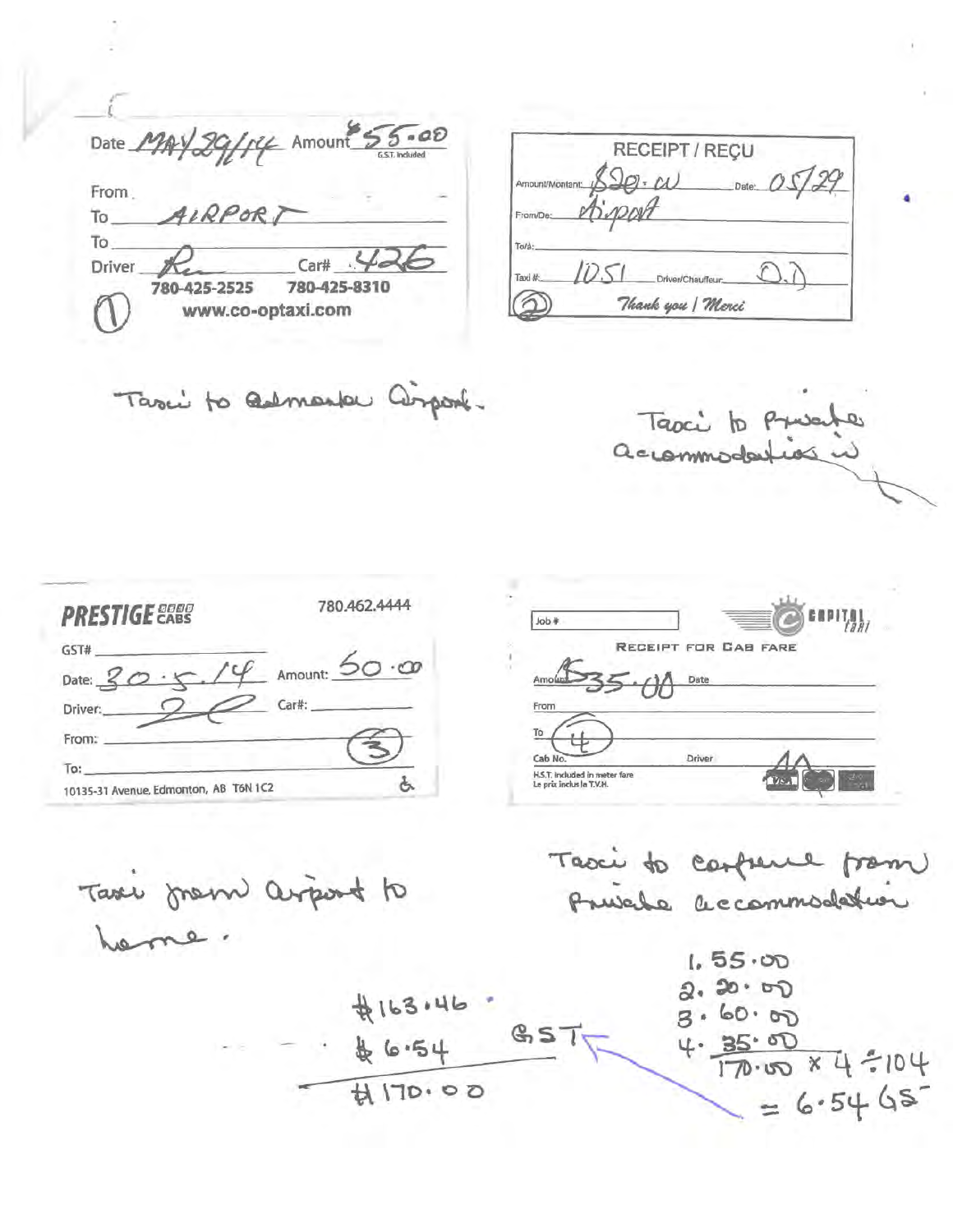Virtually There - eTicket Receint • !t • (



|  | eTicket Receipt |  |
|--|-----------------|--|
|  |                 |  |
|  |                 |  |

# Prepared For **GAUK/CHRISTINA MS**

WESTJET RESERVATION CODE ISSUE DATE TICKET NUMBER ISSUING AIRLINE ISSUING AGENT

# Itinerary Details

| TRAVEL<br>DATE | AIRLINE                         | <b>DEPARTURE</b>                                | <b>ARRIVAL</b>                                                           | OTHER NOTES                                                                                                                                                                                             |
|----------------|---------------------------------|-------------------------------------------------|--------------------------------------------------------------------------|---------------------------------------------------------------------------------------------------------------------------------------------------------------------------------------------------------|
| 29May          | <b>WESTJET</b><br><b>WS 224</b> | EDMONTON INTL AB,<br>CANADA                     | OTTAWA ON, CANADA                                                        | Class ECONOMY<br>Seat Number CHECK-IN<br><b>REQUIRED</b>                                                                                                                                                |
|                |                                 | Time<br>8:30am                                  | Time<br>2:13 <sub>pm</sub>                                               | Baggage<br>Allowance 1PC<br>Booking Status OK TO<br>FLY<br>Fare Basis MCRO1<br>Not Valid Before 29<br>MAY<br>Not Valid After 29 MAY                                                                     |
| 30May          | WESTJET<br><b>WS 369</b>        | OTTAWA ON, CANADA<br>Time<br>5:00pm             | TORONTO ON,<br>CANADA<br>Time<br>6:02pm<br>Terminal<br><b>TERMINAL 3</b> | Class ECONOMY<br>Seat Number CHECK-IN<br><b>REQUIRED</b><br>Baggage<br>Allowance 1PC<br>Booking Status OK TO<br><b>FLY</b><br>Fare Basis GCRHP9<br>Not Valld Before 30<br>MAY<br>Not Valid After 30 MAY |
| 30May          | WESTJET<br>WS 441               | TORONTO ON,<br><b>CANADA</b>                    | EDMONTON INTL AB.<br>CANADA                                              | Class ECONOMY<br>Seat Number CHECK-IN<br><b>REQUIRED</b><br>Baggage                                                                                                                                     |
|                |                                 | Time<br>7:00pm<br>Terminal<br><b>TERMINAL 3</b> | Time<br>$9:04$ pm                                                        | Allowance 1PC<br>Booking Status OK TO<br>FLY<br>Fare Basis GCRHP9<br>Not Valid Before 30<br>MAY<br>Not Valid After 30 MAY                                                                               |

UITEAF 16May2014 8382198307106

**WESTJET** WestJet/G9P

# Payment/Fare Details

https://www.virtuallythere.com/new/eticketPrint.html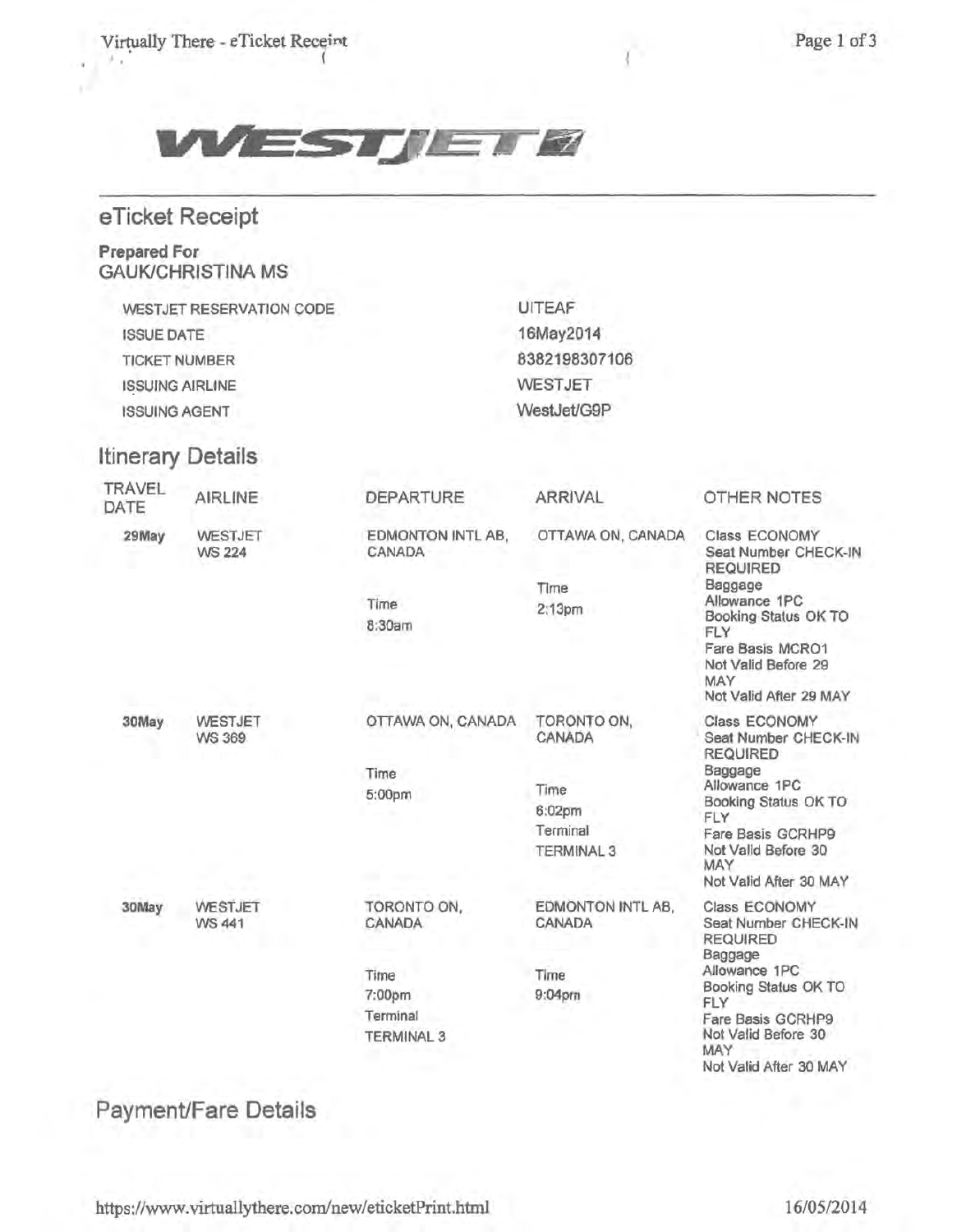Virtually There - eTicket Receint

Fare Calculation Line

Exchanged Ticket

Fare

Taxes/Fees/Carrier-Imposed Charges

CAD571.99 NONREFUNDABLE NONREF - FEE FOR CHG/CXL

YEA WS YOW283.00WS X/YTO WS YEA239.00CAD522.00END

8382198305967

CAD 522.00

CAD 14.25 CA1 (AIR TRAVELLERS SECURITY CHARGE)

CAD 30.36 XG (GOODS AND SERVICES TAX (GST))

CAD 3.51 RC1 (HARMONIZED SALES TAX (HST))

CAD 25.00 SQ (AIRPORT IMPROVEMENT FEE (AIF))

CAD 27.00 SQ1 (AIRPORT IMPROVEMENT FEE  $(AIF)$ 

CAD 6.00 YQF (OTHER AIR TRANSPORTATION CHARGES)

CAD 40.00 YQI (OTHER AIR TRANSPORA TION CHARGES)

Total Fare CAD 668.12

3036 G ST<br><u>637.7</u>6 EXPENSE - TRAVEL Positive identification required for alrport check in

Notice:

Thank you for choosing WestJet

#### QST # 1202807966TQ0001 GST # 866112535

- We look forward to welcoming you on board your upcoming WestJet flight.
- Terms and conditions of carriage, baggage allowances, baggage fees and service fees may differ significantly if you are travelling on one of our airline partners; it is important to familiarize yourself with the terms and conditions of the airline operating the flight. To view the baggage allowances and fees of our code-share partners, visit our code-share baggage info page.
- Positive identification is required at check-in; ensure the name on the reservation matches the guest's identification before departing for the airport. Make sure you have the proper identification and travel documents for each country on your itinerary as the documents you use on your departure may not be sufficient upon your return. The law is the law, and we'd hate it if you were unable to board your flight.

httos://www.virtuallvthere.com/new/eticketPrint.html 16/05/2014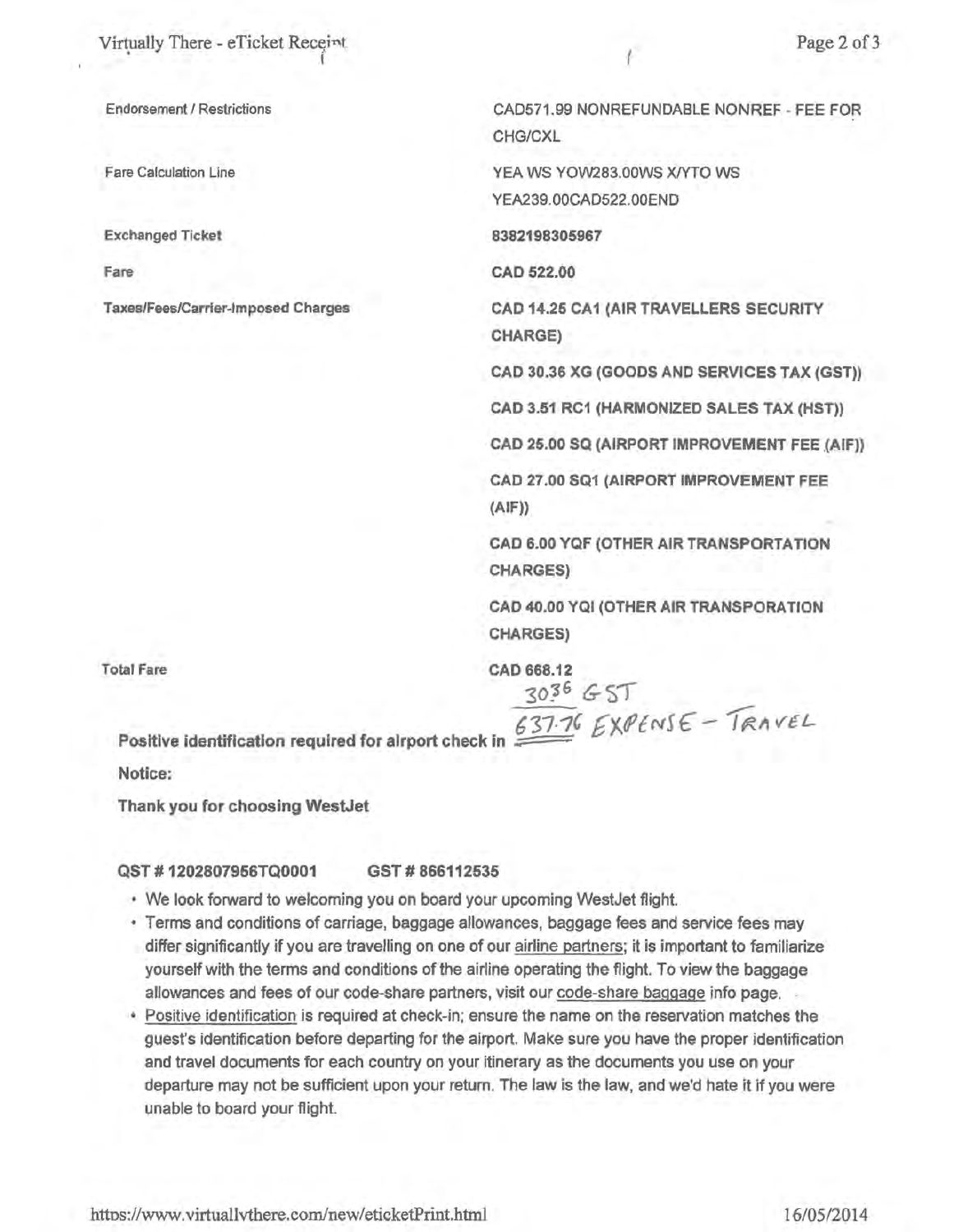#### Office of the Information and Privacy Commissioner of Alberta Christina Gauk, Director, Adjudication Expenses Processed December 1, 2014-January 31, 2015

| <b>Travel Expenses</b>    |                    |                                                  |                                     |  |  |              |                      |  |        |
|---------------------------|--------------------|--------------------------------------------------|-------------------------------------|--|--|--------------|----------------------|--|--------|
| Date Expenses<br>Incurred | <b>Destination</b> | <b>Description/Rationale</b>                     | <b>Transportation Accommodation</b> |  |  | <b>Meals</b> | Other <sup>1,2</sup> |  | Total  |
| Dec 8                     | Calgary, AB        | To the Calgary OIPC office to conduct interviews | 140.00                              |  |  | 24.87        |                      |  | 164.87 |
| Total                     |                    |                                                  | 140.00                              |  |  | 24.87        |                      |  | 164,87 |

 $\frac{1}{2}$  Where receipts are not provided, per diem rates are claimed.<br><sup>2</sup> "Other" includes conference fee, taxis, parking, telephone long distance and daily incidental per diem allowance.

## Hospitality/Working Session Expenses

| Date Expenses<br>Incurred | Description/Rationale | <b>Hospitality</b><br><b><i>Contract Contract Contract Contract Contract Contract Contract Contract Contract Contract Contract Contract Contract Contract Contract Contract Contract Contract Contract Contract Contract Contract Contract Contract Cont</i></b> | Working<br>Session | Total  |
|---------------------------|-----------------------|------------------------------------------------------------------------------------------------------------------------------------------------------------------------------------------------------------------------------------------------------------------|--------------------|--------|
| Total                     |                       |                                                                                                                                                                                                                                                                  |                    |        |
| <b>Total Expenses</b>     |                       |                                                                                                                                                                                                                                                                  |                    | 164.87 |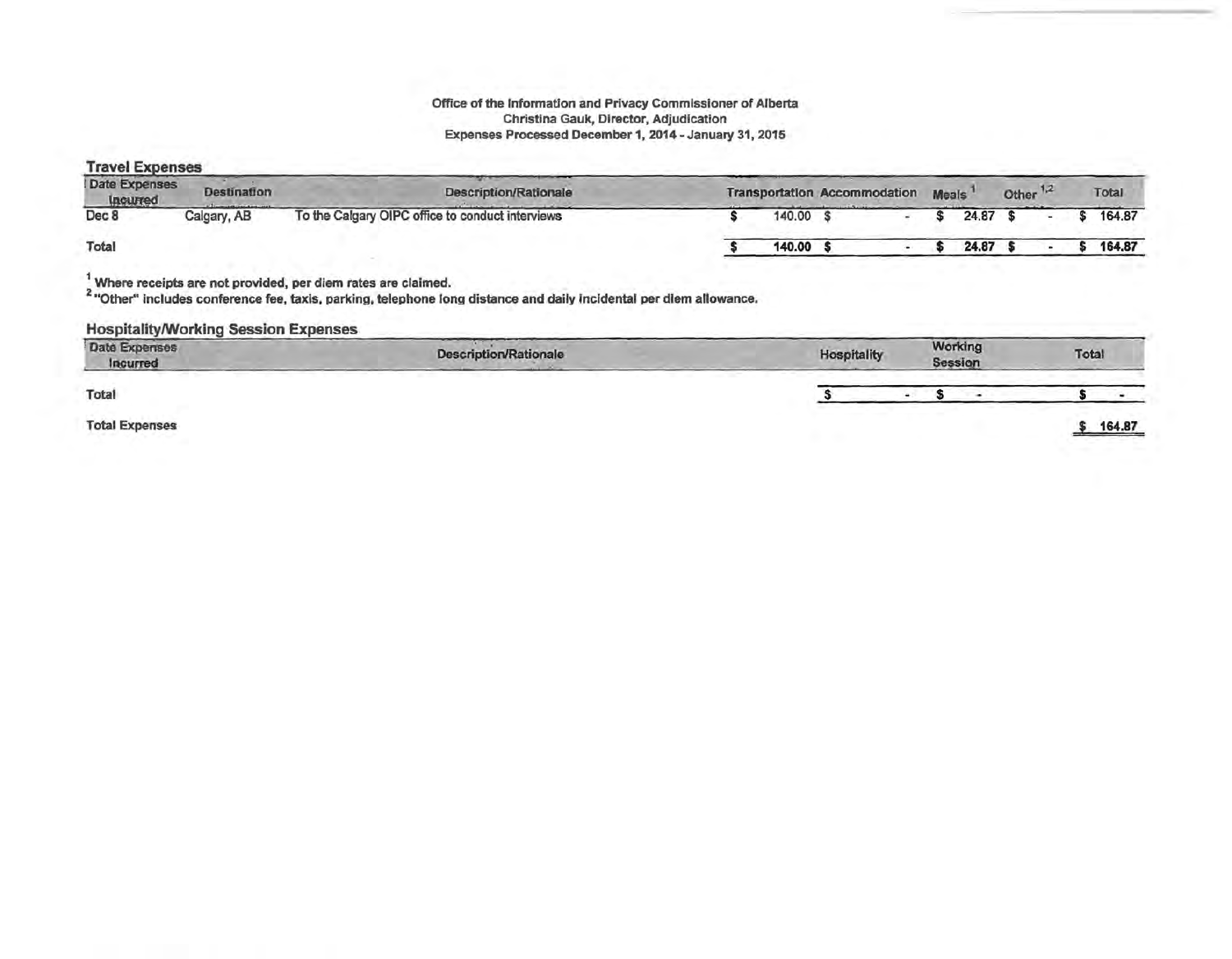| From:<br>Sent:<br>To:<br>Subject:                                                                       | Invoice  | Red Arrow Reservations <itinerary@redarrow.ca><br/>December-05-14 3:01 PM<br/><b>Audrey Palmer</b></itinerary@redarrow.ca>                     |            |                     |                                                             |                                                                         |
|---------------------------------------------------------------------------------------------------------|----------|------------------------------------------------------------------------------------------------------------------------------------------------|------------|---------------------|-------------------------------------------------------------|-------------------------------------------------------------------------|
| $\vert x \vert$                                                                                         |          |                                                                                                                                                |            |                     |                                                             | Invoice                                                                 |
|                                                                                                         |          |                                                                                                                                                |            |                     |                                                             | Date: 2014-12-05                                                        |
| Bill To:<br>OFFICE OF INFORMATION & PRIVACY (106908)<br>410, 9925 - 109th STREET<br>EDMONTON, ABT5K 2J8 |          |                                                                                                                                                |            |                     |                                                             | You can reach us at:                                                    |
| <b>Order#</b><br>Ordered                                                                                | Customer | <b>Stoup Name</b><br>隐                                                                                                                         | Departing  | Returbing           | Sales Rep                                                   | Sales Agent                                                             |
| 1331624<br>2014-12-05                                                                                   |          | To conduct:                                                                                                                                    | 2014-12-08 | 2014-12-08          |                                                             | <b>Website User</b>                                                     |
| Datails                                                                                                 |          |                                                                                                                                                |            | Duration            |                                                             |                                                                         |
| 19:35                                                                                                   |          | Departs Calgary (CALTO / Calgary Ticket Office) 2014-12-08 at 16:30<br>Arrives Edmonton (EDMCEDAR / Best Western Cedar Park Inn) 2014-12-08 at |            | $3$ hrs $5$<br>mins | Corporate<br>1                                              | Price Basia Qty Each Ellied<br>69.52 69.52<br>1                         |
| Product<br><b>CEEXP 16:30</b><br>Assigned to:<br>10B<br>Payments Received:                              |          |                                                                                                                                                |            |                     | <b>Base Price:</b><br>Discounts:                            |                                                                         |
| <b>E SUGU</b><br>Date<br>2014-12- OFFICE OF INFORMATION & PRIVACY<br>(106908)<br>05                     |          | Reterence<br>MasterCard<br>********8563                                                                                                        | $A$ mount  | 69.52<br>CAD        | Service Charges:<br>Invoice Total:<br>Received:<br>Balance: | 69.52 CAD<br>0.00 CAD<br>0.00 CAD<br>69.52 CAD<br>69.52 CAD<br>0.00 CAD |
| TERMS: DUE UPON RECEIPT<br>GST# BN139981476                                                             |          | bb9.52<br>Holiday Blackout - December 15 2014 to January 5 2015. All changes to reservations                                                   |            | $E_{mp}$ ID:        |                                                             |                                                                         |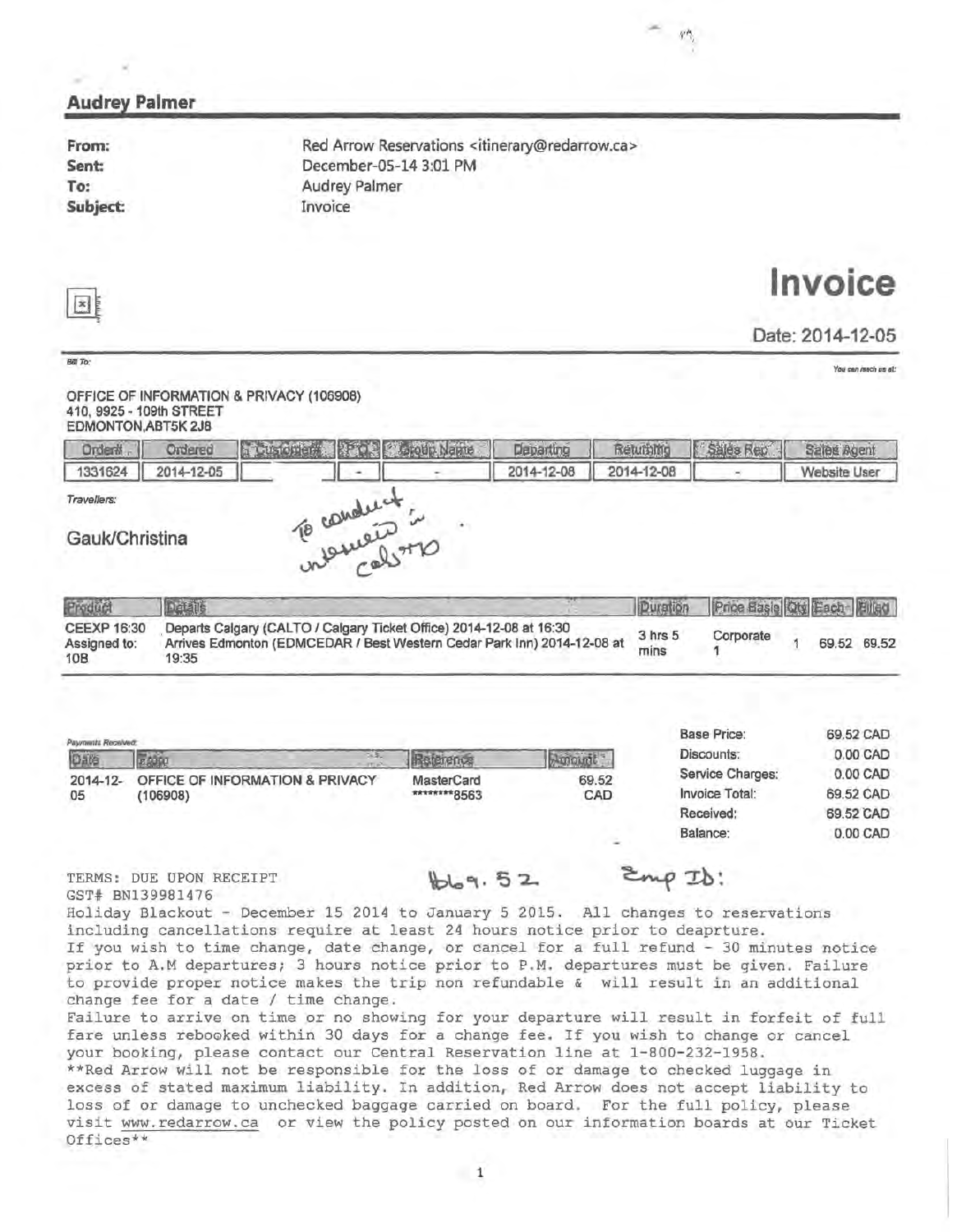| $-21$                                              |                     |                    |                                                                                                                                       |                 |                    |                 |       |            |
|----------------------------------------------------|---------------------|--------------------|---------------------------------------------------------------------------------------------------------------------------------------|-----------------|--------------------|-----------------|-------|------------|
| <b>PETTA LIVERATION</b><br>Product                 | Details             |                    |                                                                                                                                       | Duration        | 17108<br>Basis     | <b>Qty</b> Each |       | Billed     |
| <b>ECEXP 06:30 O/L</b><br>Assigned to: 04A,<br>07A | 12-08 at 06:45      |                    | Departs Edmonton (EDMCEDAR / Best Western Cedar Park Inn) 2014-<br>Arrives Caldary (CALTO / Calgary Ticket Office) 2014 10:00 1000100 | 3 hrs 5<br>mins | Adult              | $\mathbf{2}$    | 70.48 | 148,00     |
|                                                    |                     |                    |                                                                                                                                       |                 |                    |                 |       |            |
|                                                    |                     |                    | \$70.48                                                                                                                               |                 |                    |                 |       |            |
| - путника <i>косомед</i> :                         |                     |                    |                                                                                                                                       |                 | <b>Base Price:</b> |                 |       | 140.96 CAD |
| Date                                               | From CT             | Reference          | Amount                                                                                                                                |                 | Discounts:         |                 |       | 0.00 CAD   |
| 2014-12-07                                         | <b>Website User</b> | MasterCard ******* | 148.00 CAD                                                                                                                            |                 | Service Charges:   |                 |       | 0.00 CAD   |
|                                                    |                     |                    |                                                                                                                                       |                 | <b>GST</b>         |                 |       | 7.04 CAD   |
|                                                    |                     |                    |                                                                                                                                       |                 | Invoice Total:     |                 |       | 148,00 CAD |
|                                                    |                     |                    |                                                                                                                                       |                 | Received:          |                 |       | 148.00 CAD |
|                                                    |                     |                    | To cals to conduct                                                                                                                    |                 | Balance:           |                 |       | 0.00 CAD   |

TERMS: DUE UPON RECEIPT GST# BN139981476

Holiday Blackout - December 15 2014 to January 5 2015. All changes to reservations including cancellations require at least 24 hours notice prior to deaprture. If you wish to time change, date change, or cancel for a full refund - 30 minutes notice prior to A.M departures; 3 hours notice prior to P.M. departures must be given. Failure to provide proper notice makes the trip non refundable & will result in an additional change fee for a date / time change.

Failure to arrive on time or no showing for your departure will result in forfeit of full fare unless rebooked within 30 days for a change fee. If you wish to change or cancel your booking, please contact our Central Reservation line at 1-800-232-1958.

\*\*Red Arrow will not be responsible for the loss of or damage to checked luggage in excess of stated maximum liability. In addition, Red Arrow does not accept liability to loss of or damage to unchecked baggage carried on board. For the full policy, please visit www.redarrow.ca or view the policy posted on our information boards at our Ticket Offices\*\*

\*\*Red Arrow reserves the right to check I.D. or perform carry-on baggage checks at any time\*\*

CORPORATE BILLING ACCOUNTS - PLEASE PAY OFF OF YOUR MONTHLY STATEMENT & NOT OFF OF INDIVIDUAL INVOICES.

Thank you for choosing Red Arrow.

Our Core Values: Safety | Customer Service | Resourcefulness | Integrity | Positive Attitude | Team Work | Loyalty | Accountability | Respect | Dedication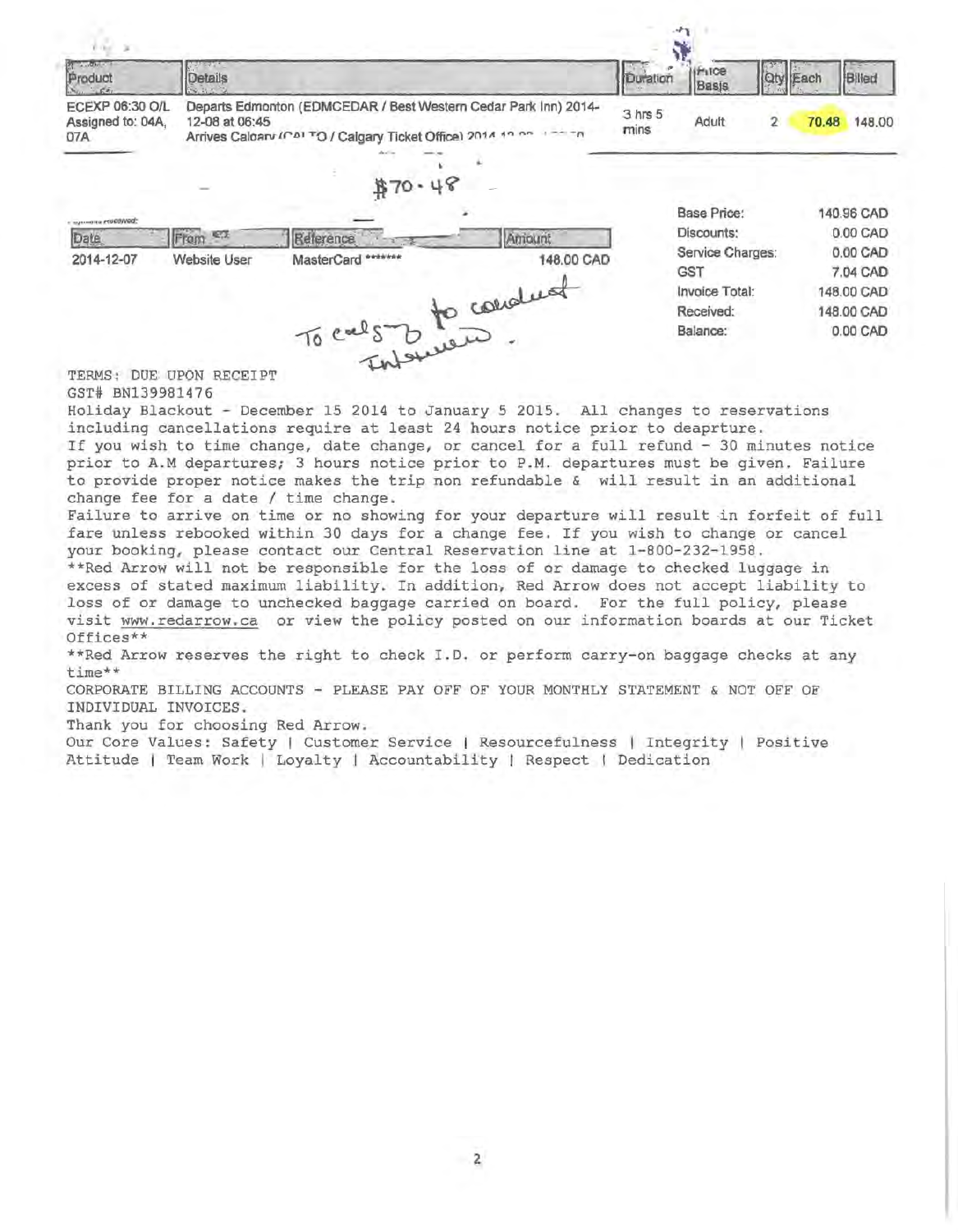J is the early To conduct Informer

 $\overline{\phantom{a}}$ 

۳

 $5.61$ **DRKUELLO S MARKET AND DELT AMEC PLACE 881 6 AVE SH**<br>**AMEC PLACE 881 6 AVE SH**<br>CALGARY, AB T2P 342<br>(4083) 928-0959 **BATCHM: 278**<br>SHIFTU: 001 TERM 10: E4296652 TERM ID: 64296652 Sale<br>Invu: 000000001 Sale Chip<br>Application Label: MasterCard<br>AID:A00000000041010<br>IVR:00 00 00 00<br>SMESHING SEQu:<br>AID:AB0000606041010<br>TVR:00 00 00 00 00<br>TSI:E0 00<br>TSI:E0 00 \*\*\*\*\*\*\*\*\*\*\* \*\*\*\*\*\*\*\*\*\*\* 48.72 Total:CAD\$ Total:CAD\$ APPROVED 131944 APPROVED 133856 001-00 NO SIGNATURE REQUIRED 11:38:56 08-Dec -14 08-Dec -14 MERCHANT COPY

 $9.26$ - meals g

To conduct calgon

MARCELLO S MARKET AND DELI AMEC PLACE 801 6 AVE SH<br>SUITE 200<br>CALGARY, AB T2P 342<br>(403) 928-0959

BATCHA: 309<br>SHIFTI: 801

INVII: 8888881.79 Chup<br>SEOU: 309001001179

28.90

NO STONATURE REQUIRED

11:19:45

MERCHANI COPY

 $49.$ 

 $26$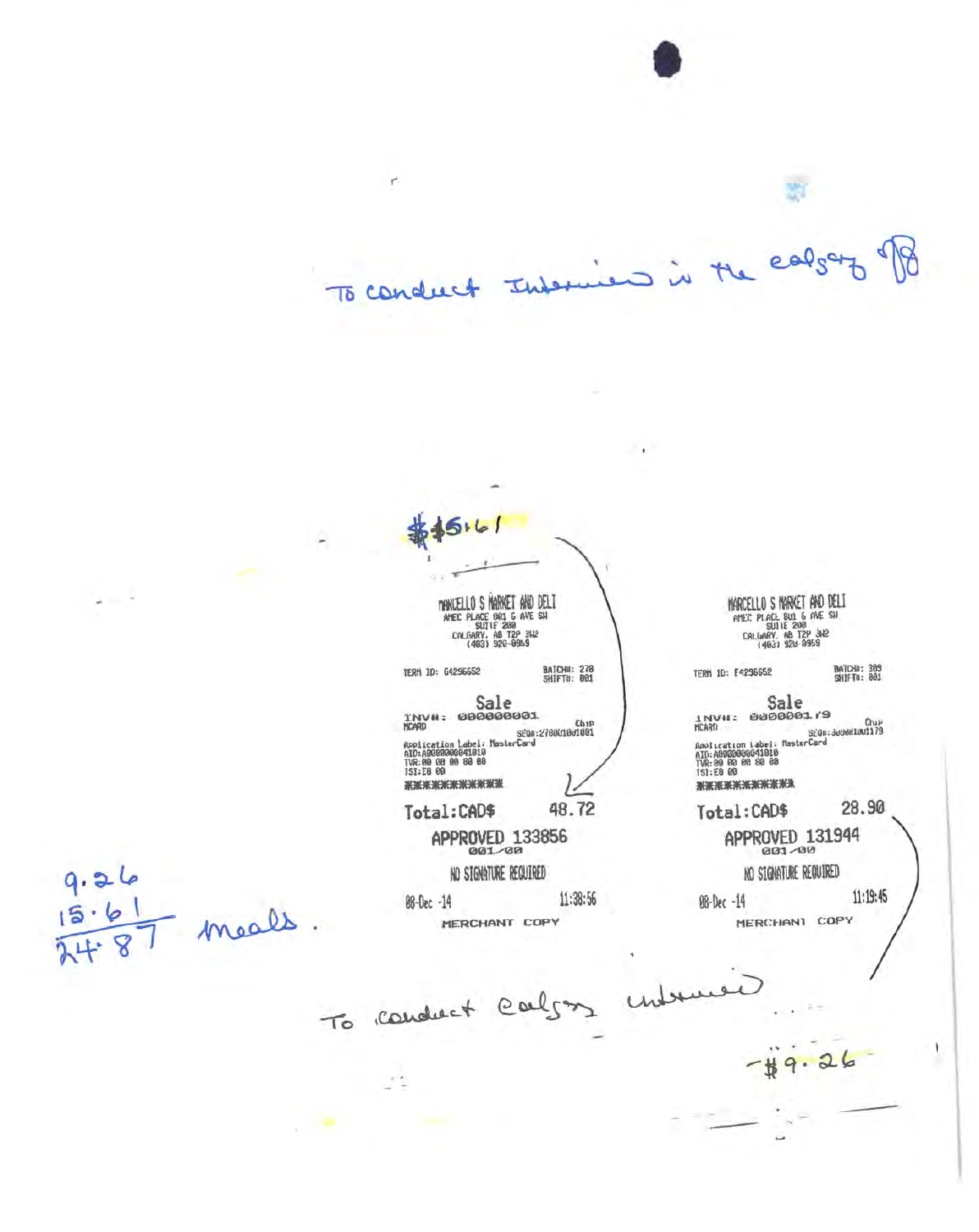#### Office of the Information and Privacy Commissioner of Alberta Christina Gauk, Director, Adjudication Expenses Processed February 1, 2015- March 31, 2015

# Travel Expenses

| <b>Date Expenses</b><br><b>Incurred</b> | <b>Destination</b> | with the first time of the control of the control of the control of the control of the control of the control of<br><b>Description/Rationale</b> | <b>AND CARDS AND ARRANGEMENT AND ARRANGEMENT</b> | THE REPORT OF THE REPORT OF THE REPORT OF<br><b>Transportation Accommodation</b> | <b>Maals</b> | <b>Other</b> |          | <b>Total</b> |       |
|-----------------------------------------|--------------------|--------------------------------------------------------------------------------------------------------------------------------------------------|--------------------------------------------------|----------------------------------------------------------------------------------|--------------|--------------|----------|--------------|-------|
| Jan 7-8                                 | Edmonton, AB       | Attended court proceeding (judicial review)                                                                                                      |                                                  |                                                                                  |              |              | 44.76 \$ |              | 44.76 |
| Total                                   |                    |                                                                                                                                                  |                                                  |                                                                                  |              |              | 44.76    |              | 44.76 |

### $\frac{1}{2}$  Where receipts are not provided, per diem rates are claimed.

<sup>2</sup> "Other" includes conference fee, taxis, parking, telephone long distance and daily incidental per diem allowance.

## **Hospitality/Working Session Expenses**

| <b>Date Expenses</b><br>Incurred | CONTINUES AND STATES OF STATES OF<br><b>Description/Rationale</b><br>RE IN START STORES FOR LA |  |  |  | <b>Total</b> |       |
|----------------------------------|------------------------------------------------------------------------------------------------|--|--|--|--------------|-------|
| Total                            |                                                                                                |  |  |  |              |       |
| <b>Total Expenses</b>            |                                                                                                |  |  |  |              | 44.76 |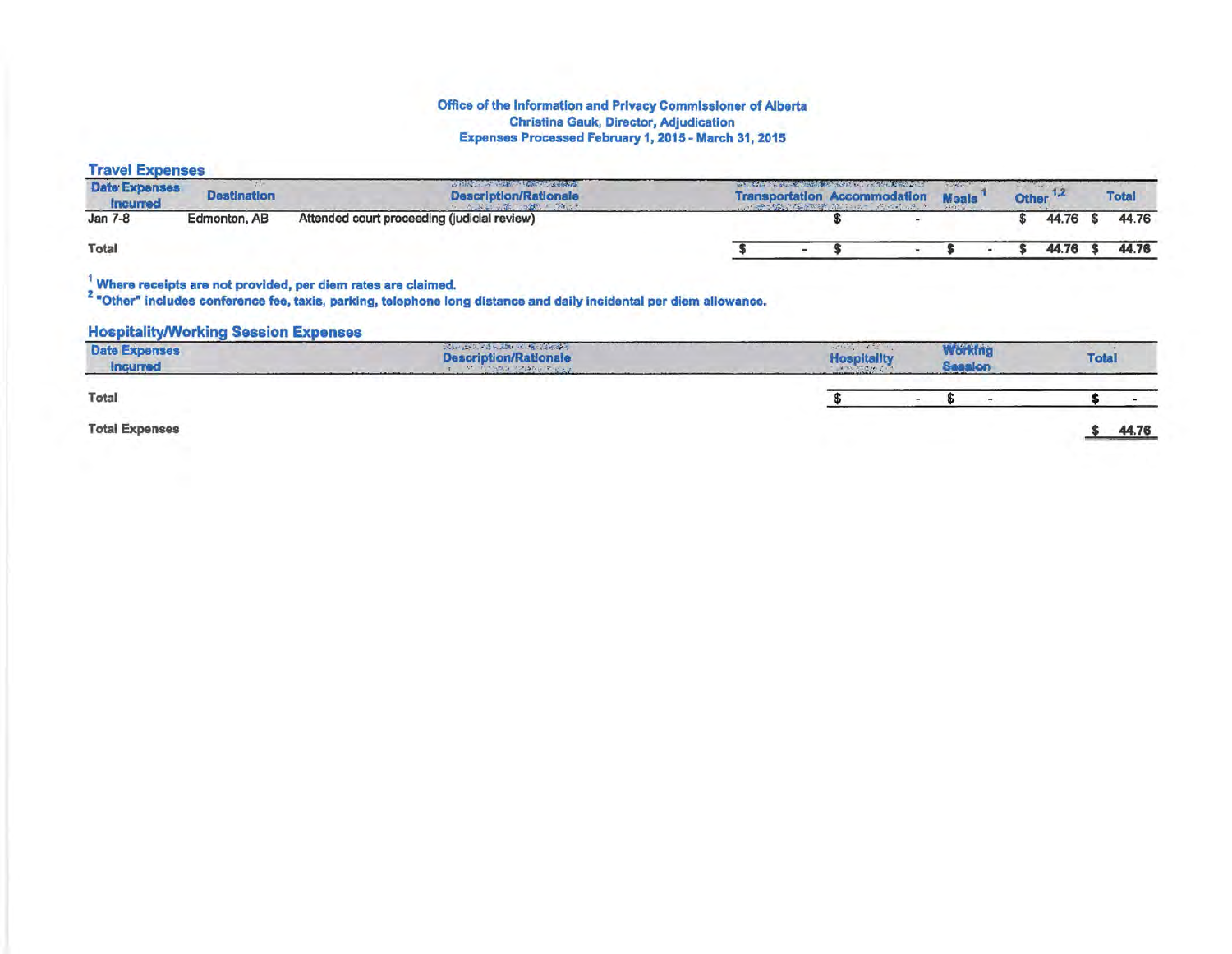# PLACE FACE UP ON DASH' **RING RECEIPT Expiration Date/Time** PM 03:57 JAN 07, 2015 **PARKING REGEIP**

Purchase Date/Time: 01:57pm Jan 07, 2115 Total Parking: \$13.33 Total unt. \$0.67<br>Total Due: \$14.00 Rate: 2 Hours - \$15<br>Paymen Type: Card Total Paid: \$14.00 V Ticket #: 99004190 S/N #: 300009480003 Setting: Lot 97<br>Mach Name: Lot 97-1Winspear Ctr

Card #\*\*\*\*

Aulh #: 027628

**RECEIP1** 

**PARKING RECEIPT** 

#### GST #887315638RT0001 NO IN AND OUT PRIVILEGES

# **RECEIPT** Impark Lot 97

Expiration Date/Time: 03:57pm Jan 07, 2015 Purchase Date/Time: 01:57pm Jan 07, 2115 Total Parking: \$13.33 Total gst: \$0,67<br>Total Due: \$14.00 Rate: 2 Hours - \$14 Total Paid: \$14.00 Ticket #: 99004190 Setting: Lot 97<br>Mach Name: Lot 97-1Winspear Ctr EGEIPI

Card #RAA

Aula #: 027628

PARKING RECEIPT PLACE FACE UP ON DASH\* **Expiration Date/Time**  $12:54$ p PARKING RECEIPT JAN 07, 2015 Purchase Date/Time: 09:5<sup>2</sup> am Jan 07, 2015 Total Parking: \$11.43<br>Total gst: \$0.57<br>Total Due: \$12.00 Rate: \$12 - 3 Hours<br>Payment Type: Card Total Paid: \$12.00 Ticket #: 10233340 **G PECEIPT** S/N #: 100008460025 Setting: Lot 358<br>Nach Name: Meter 1 Card #\*\*\*\* Auth #: 056370 **HKING REGEIPT 3** GST #8873'5638RT0001<br>NO IN AND OUT PRIVILEGES **"RECEIPT** Impark .ot 358 эміжнуа-Expiration Date/Time: 12:54pm Jan 07, 2015 Purchase Date/Time: 09:54 am Jan 07, 2015 Total Parking: \$11.43 Total gst: \$0.57<br>Total Due: \$12.00 Rate: \$12 - 3 Hours<br>Payment Type: Card Total Paid: \$12.00 Ticket #: 10233340 Setting: Lot 358<br>Mach Name: Meter 1 Card Western Auth #: 056370

 $\frac{424.76}{25.90}$